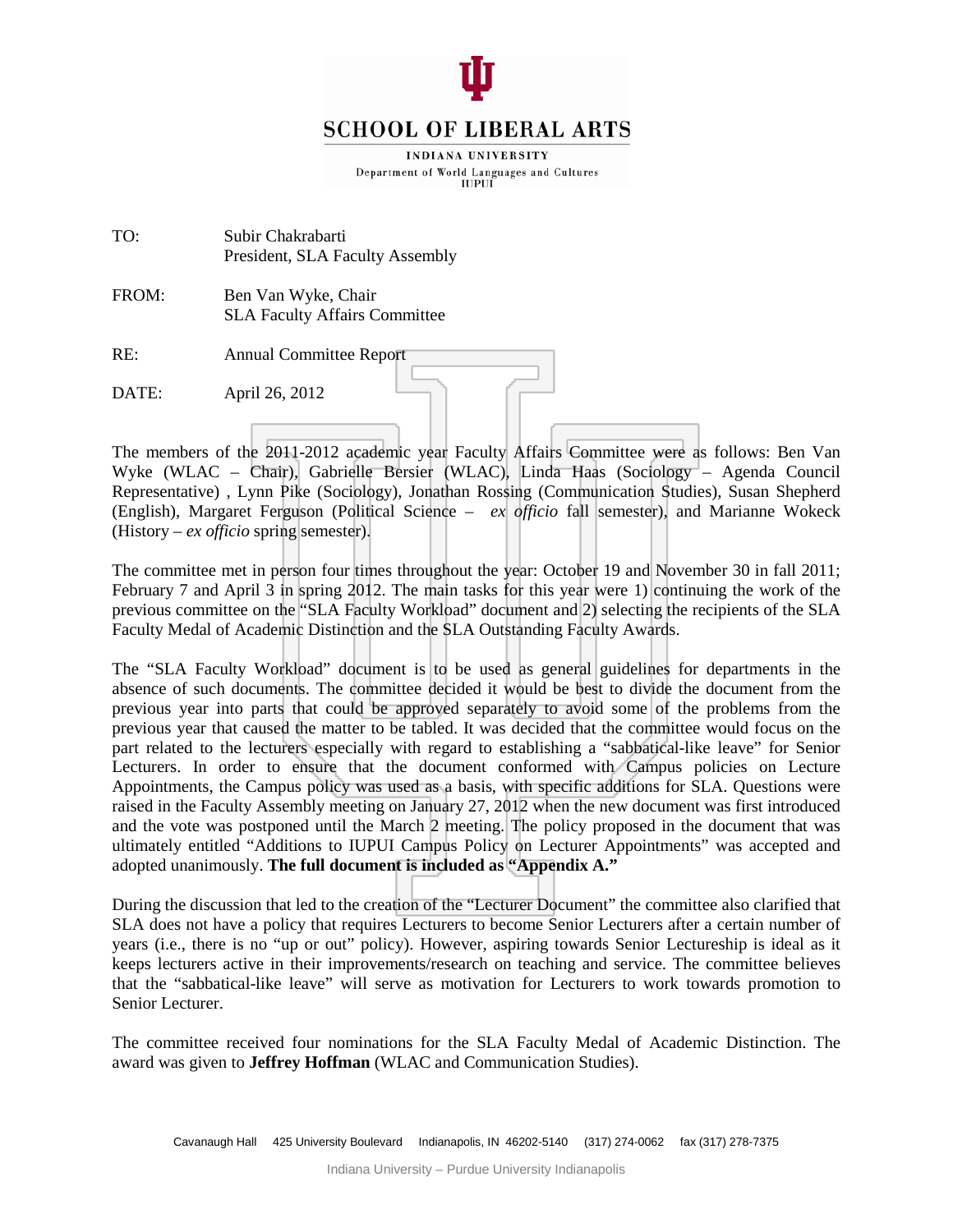

INDIANA UNIVERSITY Department of World Languages and Cultures **IUPUI** 

The committee also selected the faculty recipients of the SLA Faculty Awards for 2011-2012. The following faculty members were selected:

- SLA Outstanding Tenure-Track Faculty Award: **Karen Kovacik**
- SLA Outstanding Lecturer Award: **Mike Polites**
- SLA Outstanding Lecturer Award: **Lori Bruns**

The committee recommends that the 2012-2013 Faculty Affairs Committee continue to revise the original "SLA Faculty Workload" focusing on the assistant, associate, and full professors to ensure that there are general guidelines in cases where departments do not have their own clearly articulated guidelines. **Appendix B** is the document from the 2010-2011 committee that may serve as a point of departure in drawing up the suggested guidelines.

In addition, although there were very strong nominations for the awards this year, the committee should think of ways to further encourage chairs to nominate faculty, especially adjuncts, for these awards. The committee could also consider dividing the tenure-track award into three awards: Outstanding Assistant, Associate, and Full Professor.

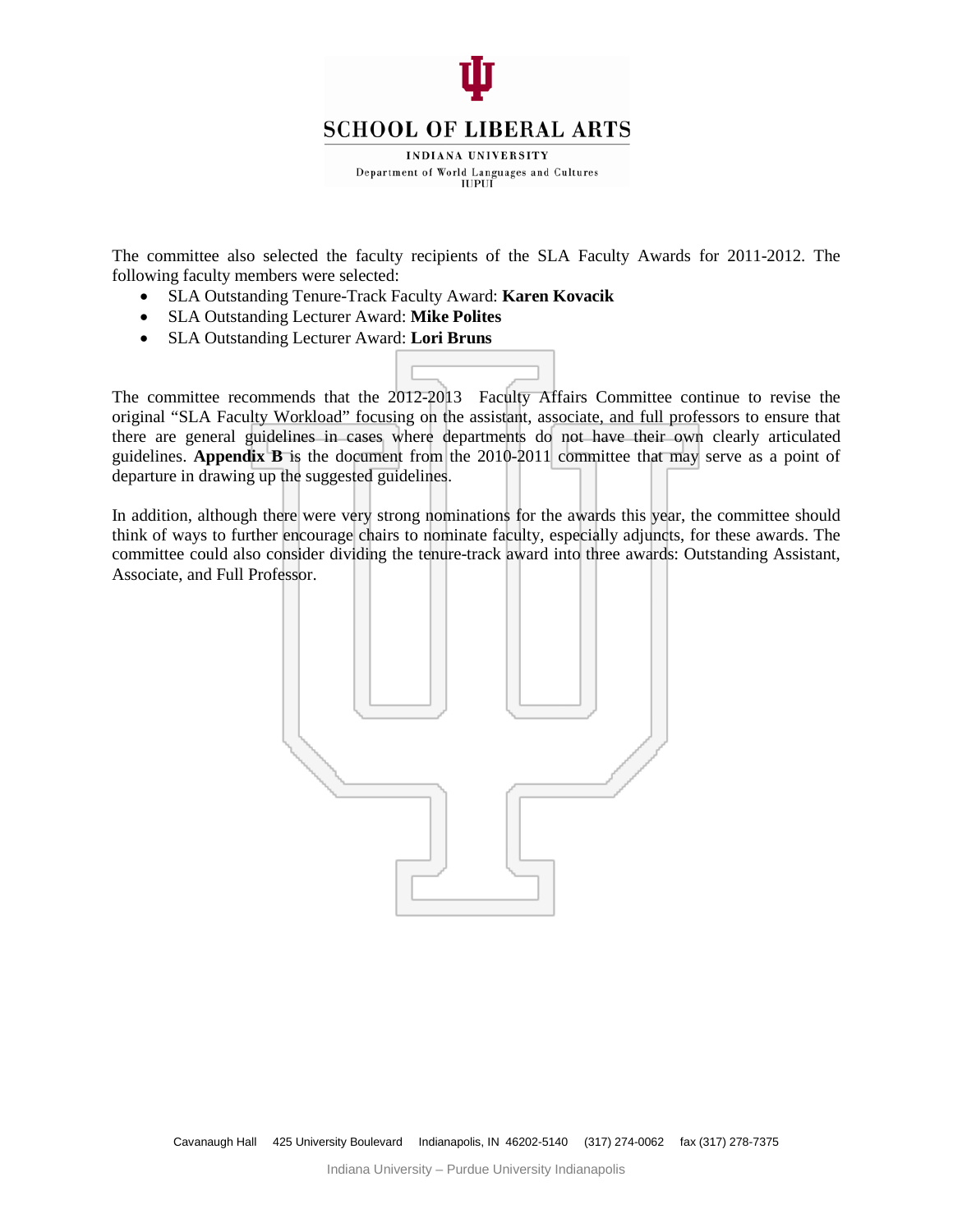# **Appendix A**

*From: Faculty Affairs Committee of the School of Liberal Arts To: Liberal Arts Agenda Council/Assembly Re: Additions to IUPUI Campus Policy on Lecturer Appointments (in bold italics)*

*Below is the campus policy on Lecturer Appointments. The Faculty Affairs Committee is proposing additions to this policy that apply only to SLA. These additions are in bold italics.*

> **Lecturer Appointments at IUPUI** From the Non-Tenure Track Faculty Subcommittee of the Faculty Affairs Committee of the IUPUI Faculty Council

Spring 2002 (Approved at 7 Feb 2002 Faculty Council Meeting)

This document is intended to supplement the University wide description and policies for Lecturer appointments, as found in the August 2001 Indiana University Academic Handbook, pages 59, and 77-79. (Available at http://www.indiana.edu/~deanfac/acadhbk/)

#### **Description of Lecturer track appointments**

Lecturers and Senior Lecturers are responsible primarily for teaching and the scholarship of teaching. They are also expected to provide service that supports the academic mission of IUPUI.

## *Distribution of academic effort*

*The typical distribution of academic effort for Lecturers and Senior Lecturers is eighty percent (80%) teaching and twenty percent (20%) service. In general, the normal load is twelve (12) credit hours in both the fall and the spring semesters [for a ten-month appointment] or 30 credit hours over the course of one year [for a twelve-month appointment], according to programmatic needs and in mutual agreement between chair or program director and Lecturer. Depending on programmatic needs, Lecturers on ten-month appointments have the option to teach six*

*(6) credit hours in the summer. Summer school teaching is not guaranteed.*

*Lecturer***:** At the entry level, Lecturers will have completed an appropriate advanced degree or have the appropriate credentials as determined by the hiring department. Lecturers may have organizational and oversight responsibility for the courses in which they teach. They will also perform service for the department or school. Senior members of the department will supervise and mentor Lecturers, according to department policies. After having completed a probationary period satisfactorily, Lecturers are eligible for long-term contracts and to be promoted to Senior Lecturers.

*Senior Lecturer***:** Promotion to Senior Lecturer is based on continued improvement in and demonstration of excellence in teaching, with at least satisfactory performance in service. Senior Lecturers are ordinarily expected to provide leadership in teaching and to contribute to course and curriculum development. Senior Lecturers may have organizational and oversight responsibilities for a course, participate in course and curriculum development, and, where appropriate, provide workshops for colleagues. They may oversee and provide mentoring for full and part-time non-tenure track faculty. Senior Lecturers may also make school and campus contributions beyond the classroom, such as campus service or other professional activities.

#### *Appointment and qualifications*

The qualifications of people hired for Lecturer positions will depend on the needs and standards of the departments. Minimal qualifications may be: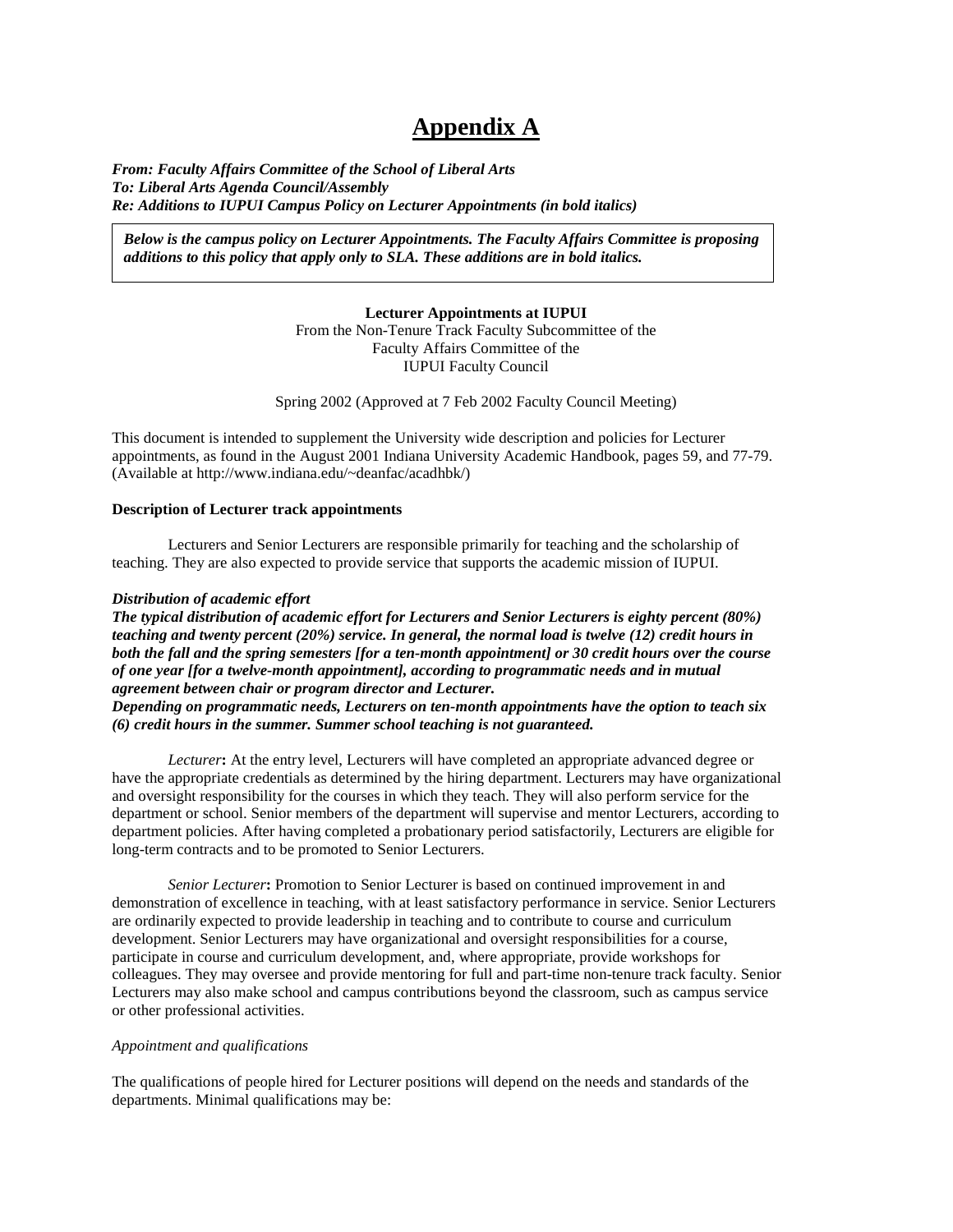1. an advanced degree in a relevant field,

- 2. experience and instruction in effective teaching within the discipline,
- 3. an enthusiasm for teaching undergraduates, and
- 4. a commitment to developing as an educational professional.

(Upon the adoption of this policy, current Lecturers will be assigned a rank according to their qualifications, the quality of their past service, and the standards of their departments.)

Lecturer positions are not intended to lead to tenure-track ones. Appointees who have extensive responsibilities for research or creative endeavors outside their teaching responsibilities should be appointed to tenure-track positions. Creation of a new Lecturer position is not intended to be a means of retaining a tenure-probationary faculty appointee who has not been able to demonstrate the performance levels required for tenure.

#### *Orientation, supervision, and mentoring*

New Lecturers should be oriented adequately to their responsibilities during their first year in the position. Mentors should be assigned within that first year to assist the Lecturers in their work and to prepare for eventual promotion. Each school and department should establish clear reporting lines of authority for Lecturers and Senior Lecturers.

## *Appointment contracts*

At the time of a Lecturer's initial appointment, the length of the probationary period shall be specified. Reappointments will depend on performance reviews and the educational needs of a department. After a maximum of six years of a probationary appointment, the individual's work and contributions will be reviewed to assess whether to promote the individual to Senior Lecturer with a renewable multiyear contract awarded. (The probationary period may be waived or shortened as agreed upon by the appointee and the department.) Multiyear contracts should be awarded to Lecturers and Senior Lecturers whose professional characteristics indicate that they will continue to serve with distinction in their appointed roles.

# *Evaluation practices and criteria*

*All Lecturers and Senior Lecturers must complete the Faculty Annual Report, as well as the Conflict of Interest and Conflict of Commitment forms.* All will be reviewed annually following standard faculty review procedures. Senior Lecturers should participate in providing peer reviews for lecturers. This evaluation will be based on teaching and service activities.

Appropriate evidence to demonstrate teaching and service achievements may include:

- Student and peer evaluations of classroom teaching
- Review of classroom materials
- Demonstrated student learning
- Teaching and mentoring awards
- Review of instructional innovations
- Presentations at conferences and workshops
- Publications dealing with teaching
- Participation in conferences and workshops relevant to teaching
- Mentoring of other non-tenure track faculty
- Involvement with entry-level students in courses that assist them in transitions to the university
- Mentoring of students, especially those planning to train as teachers
- Participation in grants that fund the scholarship of teaching

#### *Promotion considerations*

Promotion recognizes past achievement and indicates confidence that the individual is capable of greater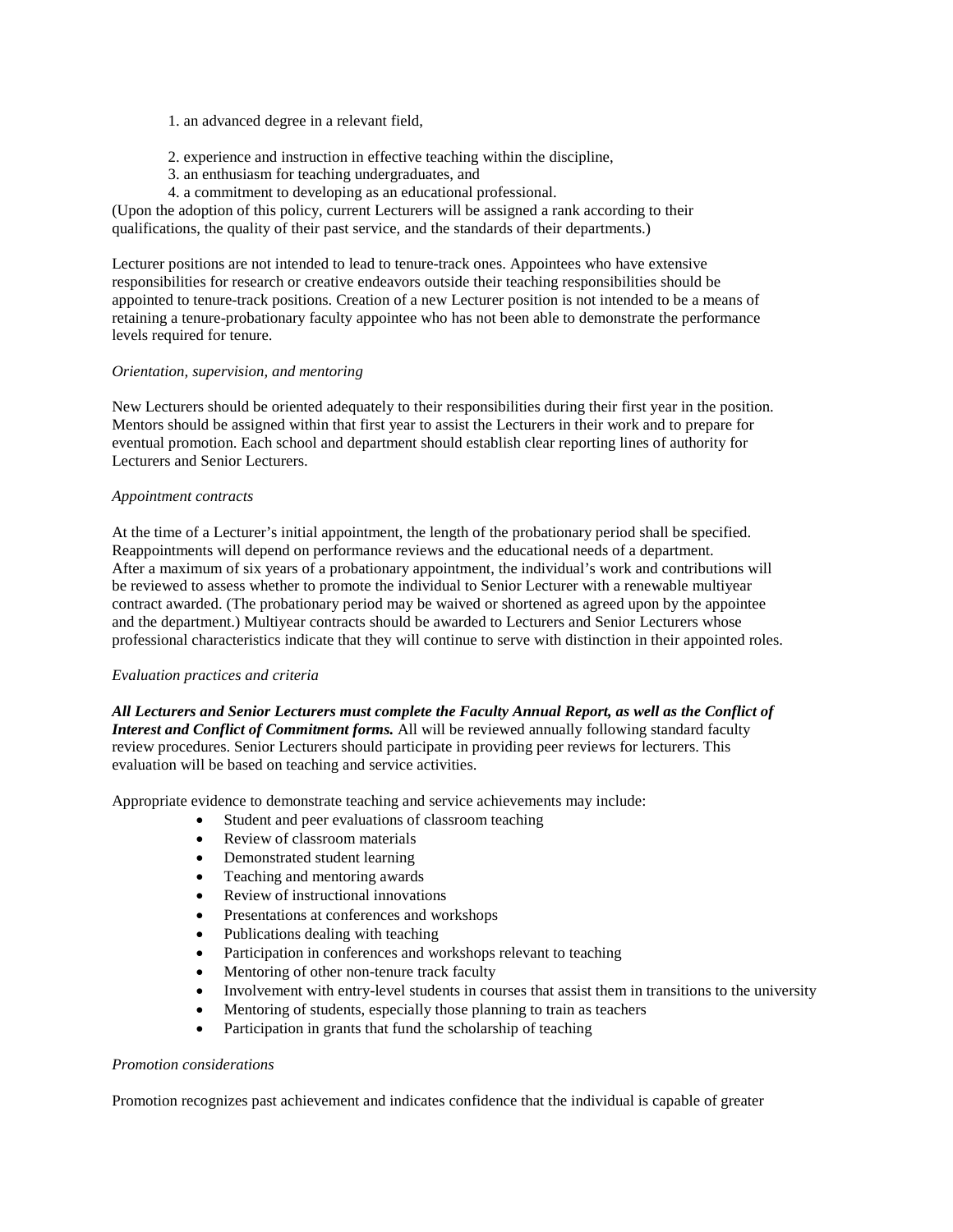responsibilities and accomplishments. Promotion considerations must take into account the individual's contribution to the school/campus mission as well as differences in mission of varying primary and unit levels.

#### *Contract renewal/termination or dismissal*

For probationary Lecturers, notice of non-reappointment or dismissal shall be given under the same terms as apply to tenure-track faculty during the probationary period (i.e., three months notice if in the first year of appointment, six months notice if in the second year of appointment, twelve months' notice after two or more years of service.)

The notice periods for dismissal of Lecturers and Senior Lecturers shall be the same as for tenure-probationary faculty.

Lecturers and Senior Lecturers may appeal these decisions to the School's Faculty Grievance Committee once all administrative levels of appeal within the School have been exhausted. In appealing beyond the level of the school, Lecturers should follow the procedures for requesting a Faculty Board of Review described in the current edition of the Indiana University Academic Handbook: IUPUI Supplement.

## *Equitable salaries and fringe benefits*

Salaries for Lecturers and Senior Lecturers should be appropriate to their education, qualifications, experience, and responsibilities within their positions. Benefits such as retirement plans, access to health insurance, leaves of absence, and vacation should be equivalent to those offered to tenure-track faculty members.

#### *Professional development*

Schools and departments should put into place structures that provide Lecturers with on-going exposure to content and pedagogical developments within their fields. Professional development support should contribute to developing pedagogical practice and be equivalent to that which is provided to tenure-track faculty members.

#### *Sabbatical-like Leave for Senior Lecturers in the IU School of Liberal Arts*

*All Senior Lecturers are eligible for a sabbatical-like leave after seven years of full-time service in the IU School of Liberal Arts (service as Lecturer counts; six [6] years after completing a sabbatical-like leave senior lecturers are eligible to apply again). In order to assure that programmatic needs are met during the sabbatical-like leave, Senior Lecturers need to work closely with their respective chairs or program directors when applying for a sabbatical-like leave. The Senior Lecturer needs to be supported by the chair or program director for any type of sabbatical-like leave application.*

*The schedule and school policies and procedures for sabbatical-like leave applications are essentially the same as those for sabbatical leave applications of tenured faculty, except that there is no option for a year-long sabbatical-like leave at half-salary.*

*Eligible Senior Lecturers on ten-month appointments have the option of being released from any teaching and service responsibilities in either fall or spring semester, always with the proviso that all sabbatical leaves need to be arranged well in advance with the chair or program director, so that the needs of the department can be taken into consideration. All leaves must also have the consent of the dean, but they do not need campus review.*

*In some cases eligible senior lecturers may opt for teaching twelve (12) credit hours over the course of the academic year, an option for a reduced teaching load that releases the faculty member from service responsibilities for one of the two semesters in the academic year. In effect, all sabbatical-like leaves are for one semester, even in those cases where the teaching load release is distributed over the academic year.*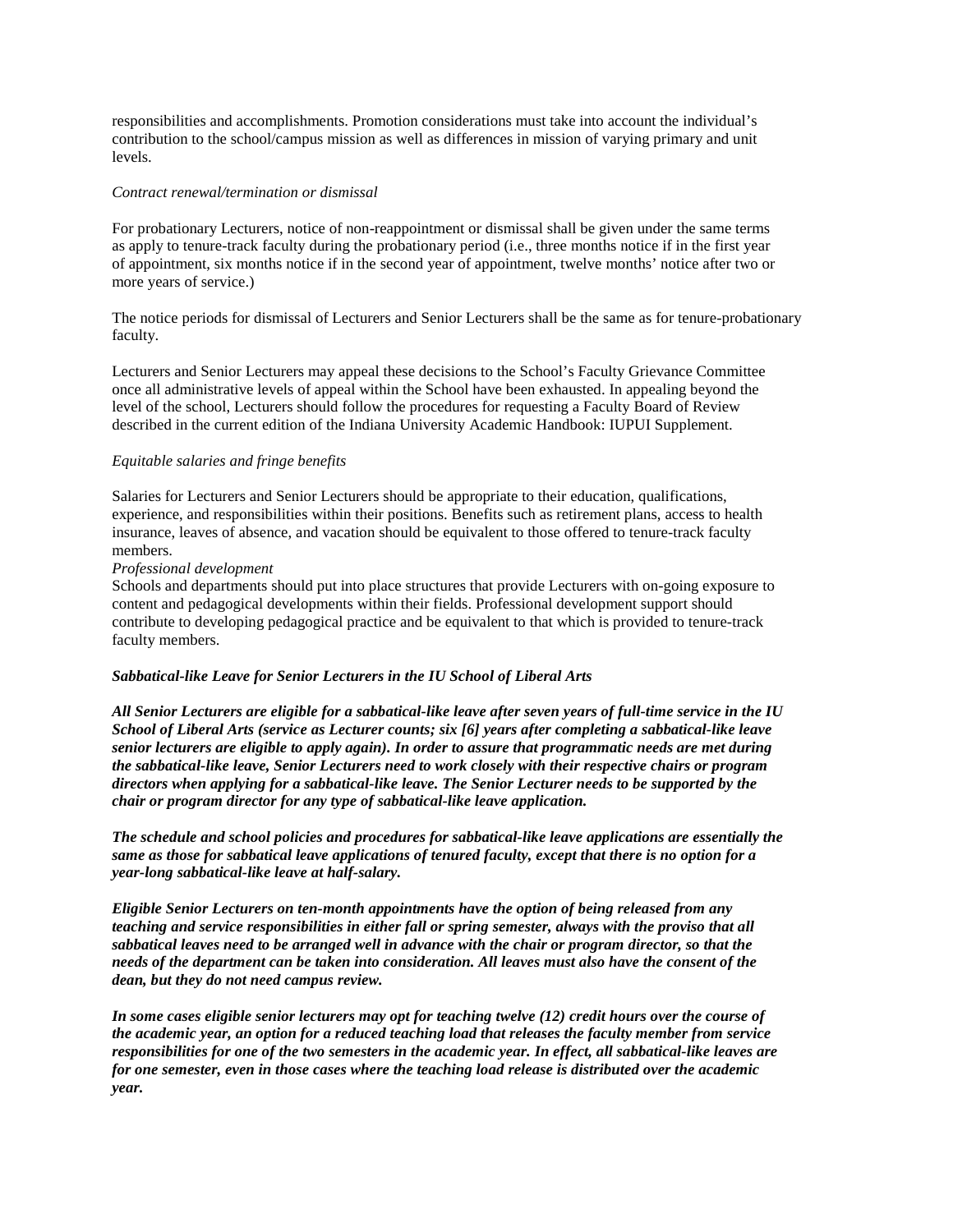*Eligible Senior Lecturers need to submit a detailed project proposal to the departmental chair and the Dean's office of the School of Liberal Arts that is modeled after project proposals required for sabbatical leave applications by tenured faculty (See IUPUI Faculty Handbook, p. 84). Proposals may include (e.g):*

- *A project for professional development that enhances the teaching of the Senior Lecturer*
- *A project focused on the scholarship of teaching*
- *Course or curriculum development*
- *Research in the discipline that clearly bears a connection to excellence in teaching*

*Upon completion of the sabbatical-like the Senior Lecturer will submit a written report (modeled on the reports about sabbatical leaves) and will commit to a presentation about the project to colleagues, alumni, students, and staff of the school.*

*Following the guidelines for sabbatical leaves in the Faculty Handbook, Senior Lecturers pledge to return to their academic duties for at least one academic year immediately following the leave. Should that not occur, they shall reimburse Indiana University for any salary, retirement contributions, and insurance premiums paid during the sabbatical-like leave.*

*According to the Faculty Handbook regarding sabbatical leaves, "Faculty members enrolled in a managed care health care plan who plan to be out of the Indianapolis area during their sabbatical leave may want to consider enrolling in a PPO Healthcare Plan (Preferred Provider Organization, Administered by Anthem) during the leave period. For managed care plans, coverage outside the service area is limited to emergency care while on sabbatical leave."*

## *Creation of new Lecturer positions*

The chair of a department or director of a division will recommend the establishment of new Lecturer positions. These recommendations should be based on the teaching and service mission, goals, and needs of the department or division. The Dean of the school and the Dean of the Faculties for IUPUI will review and act upon the requests.

# *Rights and privileges of Lecturers*

Lecturers must follow and are protected by university policies, including those pertaining to faculty hiring and faculty annual reviews.

Lecturers and Senior Lecturers have the right to petition the School Grievance Committees and the IUPUI campus Faculty Board of Review for redress of grievances concerning dismissal, non-reappointment, academic freedom, salary adjustment, or other conditions of work. Lecturers and Senior Lecturers will follow the same procedures as tenure track faculty members in doing so.

[Approved at FC020207]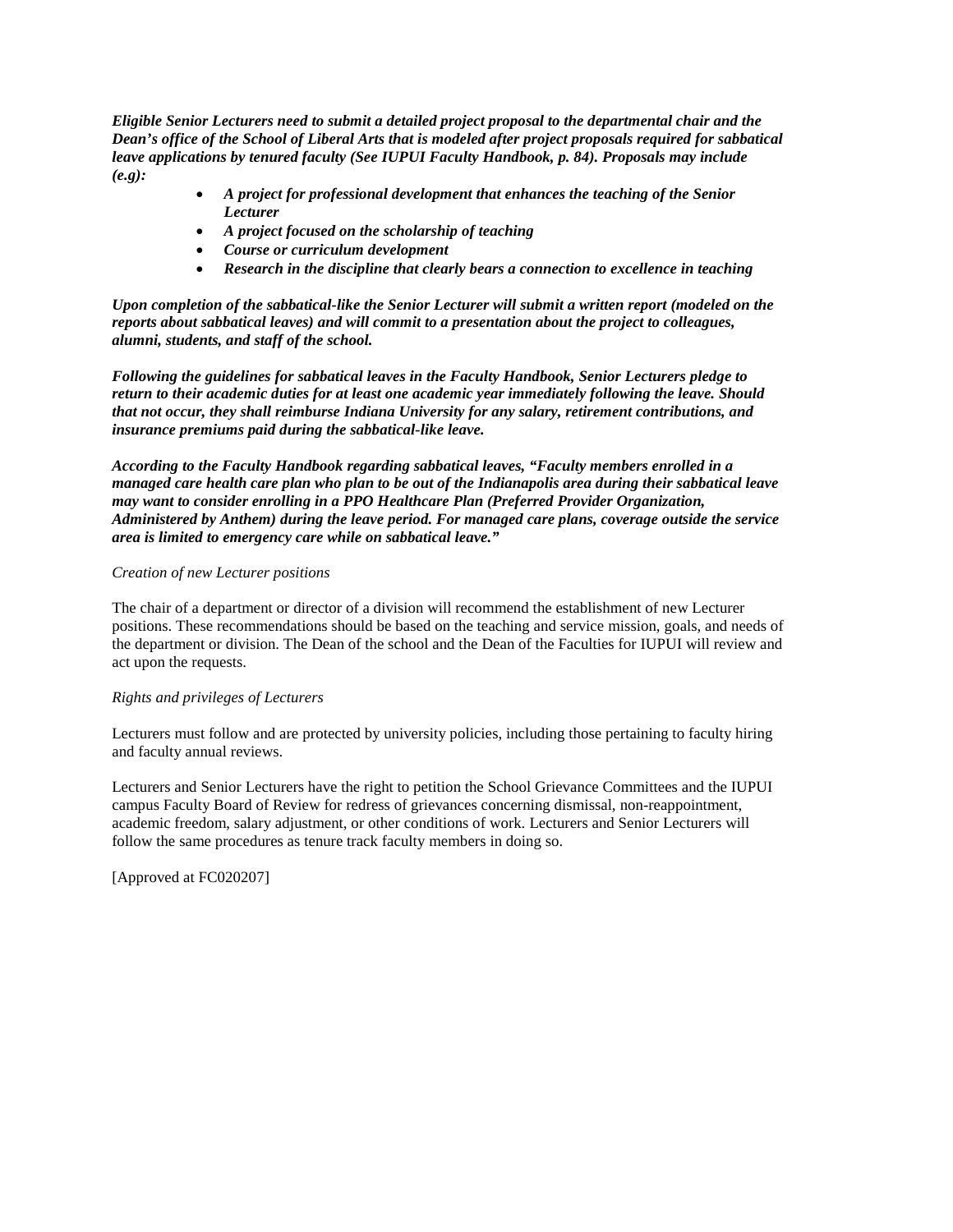# **Appendix B**

#### **Faculty Workload Document**

DRAFT – DRAFT – DRAFT – DRAFT – DRAFT – DRAFT – DRAFT

Version March 21, 2011

# **Guidelines for SLA Faculty Workload:**

#### **Proportions of Effort and Assignments of Courses**

The following are guidelines regarding SLA faculty workload, to be used as benchmarks for departmental and school policy formation. In general, departments will be expected to draw up their own guidelines for distribution of effort, changes in distribution of effort, and policy for assigning course loads, applicable for all tenure-line and non-tenured faculty. The present document is not intended to supersede already established department policies, but to serve as guidelines for future policy formulation and evaluation. In the absence of established departmental policies, the present document will be applied.

All full-time faculty in the IU School of Liberal Arts are considered professionals, who are paid monthly, which means they are exempt from overtime obligations and payment. Workload equivalent to a forty-hour, fiveday work week is assumed to be the norm. This weekly norm for full-time commitment applies to faculty with ten or twelve-month appointments. Each year the university requires that faculty complete the Conflict of Commitment form in compliance with the law that restricts employment in addition to the full-time faculty appointment to twenty percent (20%){add HR link here}.

- For faculty with nine-month appointments, the period of academic effort in the Academic Year (AY) extends from 15 August to 15 May. Some faculty appointments are for ten months, with time or responsibilities as an option for one or both summer sessions.
- For faculty with twelve-month appointments, the HR-regulated vacation rules for full-time administrators and professional staff apply (22 days). {add HR link here}).

#### Types of Full-time Faculty Appointments

There are two types of faculty appointments. Both can be supplemented with external grants (all external grant applications have to comply with SLA policies and procedures). The IU Faculty Handbook and the IUPUI Supplement {add FAA/IFC links} provide details on faculty ranks, rights, privileges, and obligations.

- Tenure-line faculty
	- o Assistant Professor
	- o Associate Professor
	- o Professor
- Non-tenure-track faculty (NTT faculty)
	- o Lecturer
	- o Senior Lecturer
	- o Assistant Clinical/Teaching Professor
	- o Associate Clinical/Teaching Professor
	- o Clinical/Teaching Professor

# **Distribution of Faculty Effort**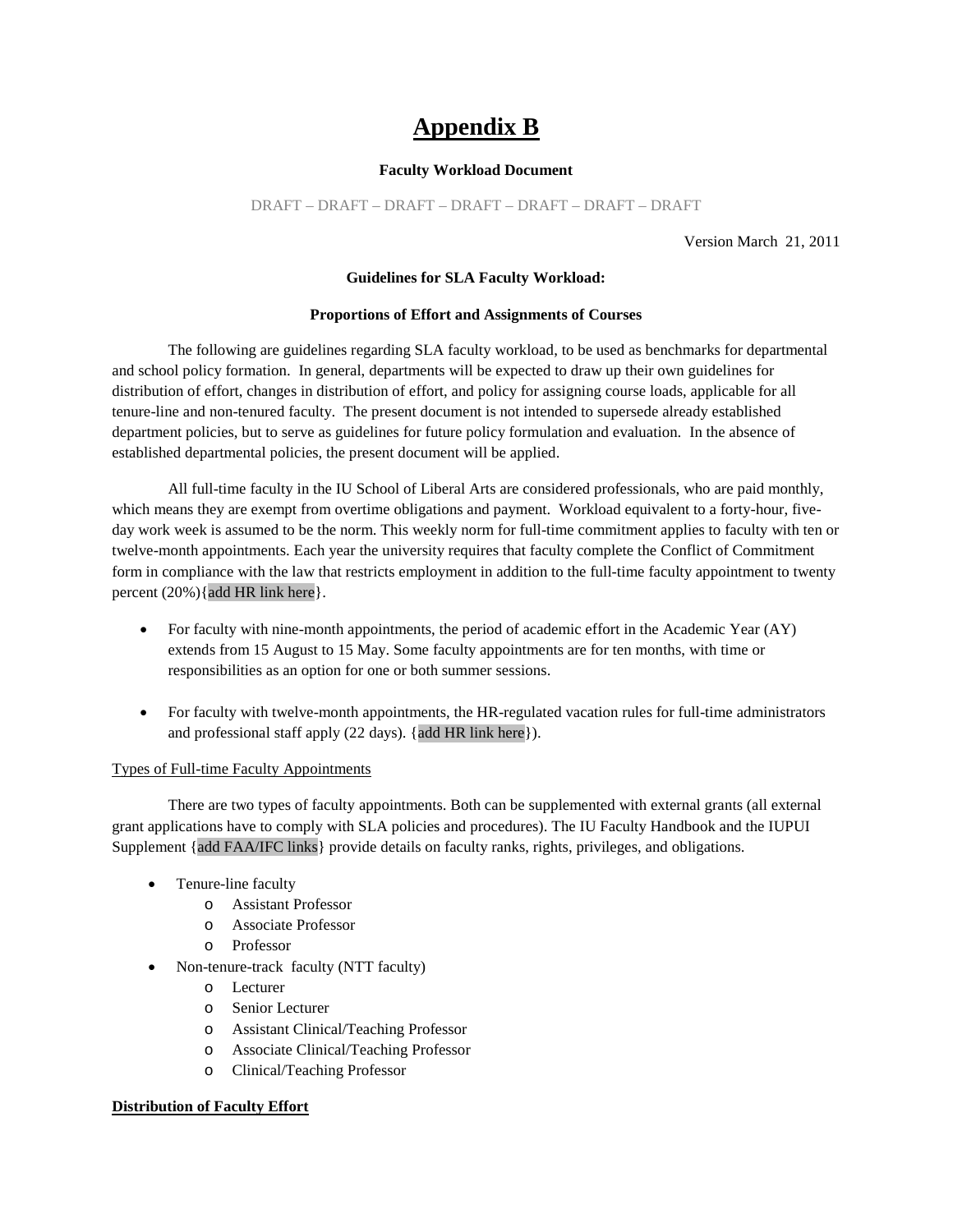All faculty are expected to give one-hundred percent (100%) effort. Among the various faculty appointments and ranks this academic effort is distributed differently. All tenure-line faculty have rights, privileges, and obligations in three areas of academic effort: research; teaching; and service. All non-tenure-track faculty have rights, privileges, and obligations in two of those three areas of academic effort: most typically in teaching and service

- The normal distribution of academic effort for tenure-line faculty (ranks of professors) is forty percent (40%) research; forty percent (40%) teaching; twenty percent (20%) service
- The distribution of academic effort for non-tenure-track faculty (ranks of lecturers and clinical/teaching professors) is eighty percent (80%) teaching; twenty percent (20%) service
- Redistribution of academic effort normally requires the approval of the dean and a memorandum of understanding to be added to the faculty member's personnel file (there may be need for an additional e-Doc as well) that details the approved changes and includes a time table for review and renewal
	- o Ideally, all considerations for a redistribution of effort should take place at least one semester prior to the redistribution except in extraordinary circumstances, irrespective of whether the faculty member or the chair or program director initiates the request.
	- o For tenure-track faculty, chairs may request a temporary redistribution of effort (in some instances likened to a pre-tenure sabbatical-like reassignment of teaching efforts toward research)
		- In such cases chairs or program directors need to present to the dean a plan that details how programmatic needs are met and that resources allow the redistribution.
		- The outcome of such a temporary redistribution of effort must be evaluated in the chair's annual review of the faculty member
	- o Tenured faculty for whom particular circumstances indicate a desire or need to redirect their focus and professional development and, therefore, to redistribute their academic effort are required to develop a three-year plan that provides {since this may include cases which are triggered by circumstances specified in the school's enhancement policy, the following procedures need to be reviewed and amended by the FA's Enhancement Committee}
		- a rationale for the redistribution of academic effort
		- a detailed proposal for the particular redirection and rebalancing of research, teaching, and service
		- appropriate measures and the names of peers for the evaluation of expected outcomes
		- a review process and timetable for renewal or reconsideration
		- the effort redistribution plan becomes part of the faculty member's personnel file
	- o Any plan for the redistribution of academic effort requires the full support of the chair or program director, who presents the plan to the dean for approval and appropriate administrative follow-up action (in effect, all external research grant proposals that include requests for course buy-out[s] fall in this category and can serve as models)
	- o The Faculty Annual Report (FAR) and the annual review of the faculty member need to reflect the redistribution of academic effort

# Translation of Effort into (Course) Assignments

For the areas of research and service there are no easily normed units by which academic effort is conventionally measured. Departmental, school, and campus expectations (evident in annual review as well as articulated in promotion and tenure policies and guidelines) determine how the particular proportions of effort in research and service are evaluated, valued, and rewarded. For the proportion of academic effort focused on teaching, the number of courses has typically served as a convenient approximation of effort into measurable units.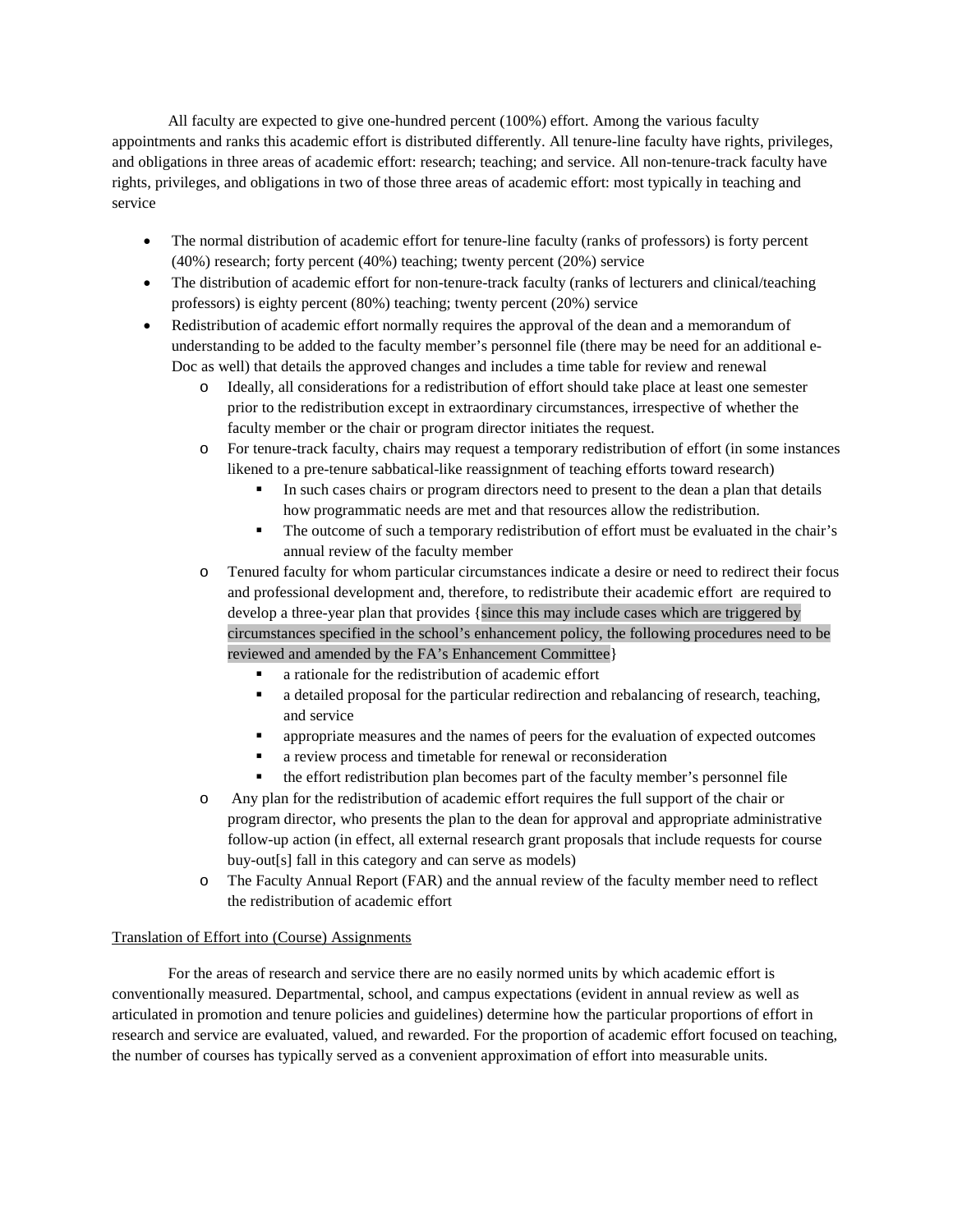Typically, letters of appointment state SLA norms for course loads, which differ according to type of appointment.

- Tenure-line faculty with an active research agenda are typically expected to teach a load of six (6) credit hours in one semester and nine (9) credit hours in the other semester of the same academic year, for a total of fifteen (15) credit hours. If at all possible, there should be no more than two (2) different course preparations for the semester with a nine credit hour load. Program needs take precedence in redistribution decisions.
- Non-tenure-track faculty with efforts in teaching and service, are typically expected to teach a load of 24 credit hours in each academic year (twelve [12] each semester) if they have a ten-month appointment. The number of different course preparations should never be more than two (2) for any semester). For nontenure-track faculty with twelve-month appointments, the typical course load is thirty (30) credit hours. The number of different course preparations should never be more than two [2] for any semester.

# Schematic Ways of Calculating Effort Systematically

Since faculty work is unevenly distributed across the semester and across each week of ten or twelvemonth appointment period and since it is the completion of the task that counts rather than the time spent on task, faculty often do not keep detailed record of the time in which they discharge their respective responsibilities. The following considerations may establish a framework for gauging faculty work and making the reassignment of courses for other responsibilities easier and more equitable.

- Effort for one three-credit-hour course is calculated as approximately 140 hours per semester (sixteen [16] weeks/semester), or an average of ten (10) hours per class each week: three (3) hours of class time/week plus a little over two (2) hours for each credit hour in order to meet demands of preparation, grading, and office hours.
- Effort for an additional section of the same three-credit course is about 80 hours per semester, which is on average five (5) hours per week, since preparation and office hours are the same as in the other section(s).
- For tenure-line faculty with an active research agenda, their academic effort in an average semester week can be schematically divided into and calculated as equivalent to two (2) days of teaching; two (2) days of research; one (1) day of service
- For non-tenure-track faculty with teaching as the major focus of their academic effort, the schematic distribution across an average semester week is equivalent to four (4) days of teaching and one (1) day of service.

# **Reassignment of Courses**

"Reassignment" refers to the reallocation of a faculty member's teaching load to reflect special responsibilities or circumstances. Faculty may seek to adjust their normal course load as special opportunities or needs arise. In order to be reassigned from a course (or courses) that had been part of the faculty member's course load and rotation, the following considerations need to be in place.

- Chairs or program directors are responsible for making the case for course reassignments to the dean
	- o Application to the dean for approval of course reassignments is typically tied to the annual review process, the application for external research funding, or in connection with the scheduling of courses.
	- o Chairs or program directors need to present a plan that details how programmatic needs are met and the resources that are available for effecting the course reassignment(s).